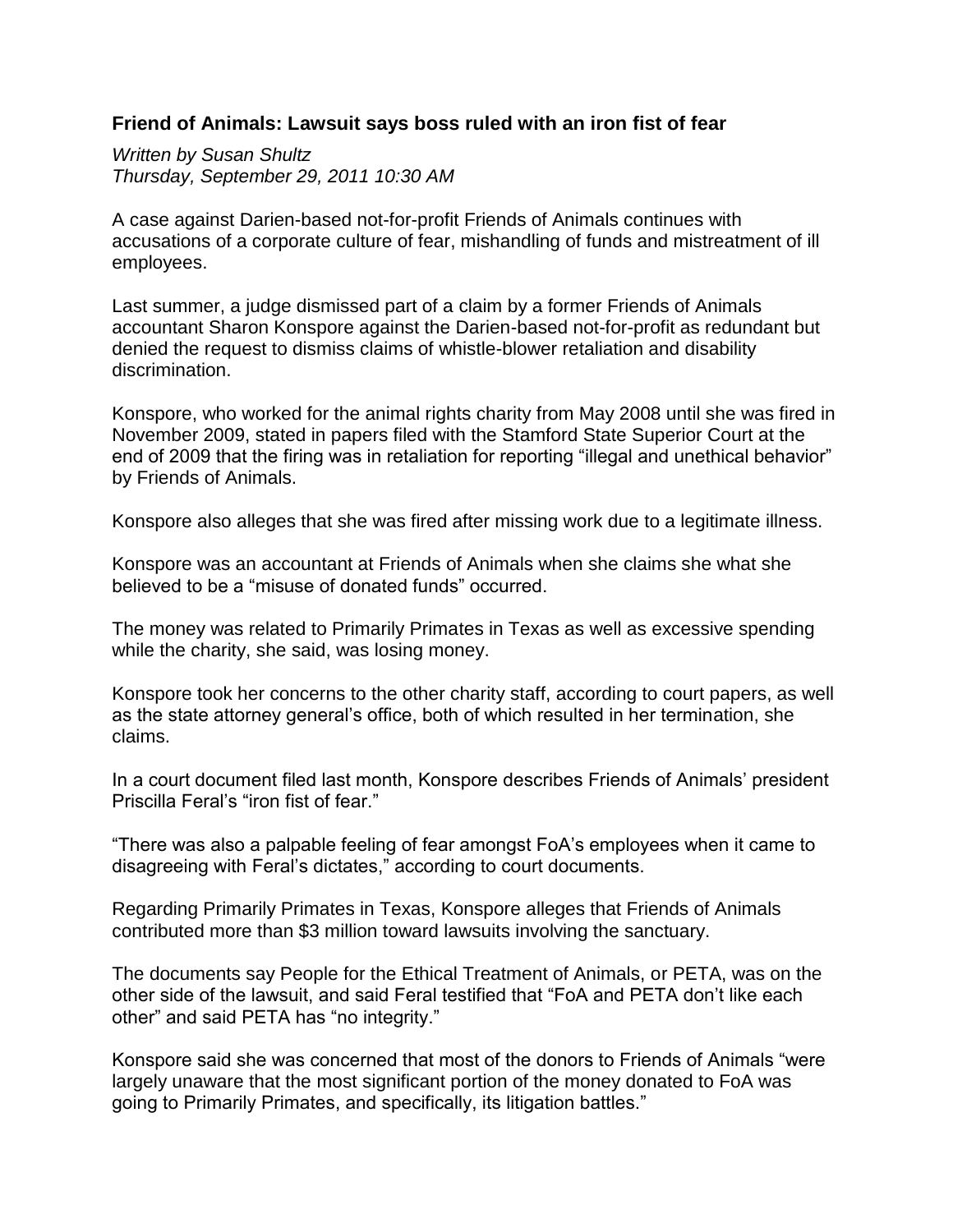Konspore also testified she was in a meeting where Feral "specifically cited two employees' health conditions as reasons for discharging them."

Konspore also testified she was met with an angry tirade when she questioned cuts to employee benefits while Feral was driving a company BMW.

In response to Konspore's filing, Friends of Animals management said Konspore's health was accommodated and she had a poor attitude and was regularly making negative comments about the non-profit going out of business due to financial problems.

Regarding Feral's BMW, e-mails released by Friends of Animals show her car and its insurance were part of Feral's compensation package "as well as an asset and benefit to FoA."

The document also cites Konspore as difficult to work with, and talking about Feral behind her back.

As far as being fired due to her medical condition, Friends of Animals employees testified they made as many accommodations as they could, but the company could not function without a full-time accountant.

After making several accommodations, and confirming with the Department of Labor and their insurance broker, Friends of Animals employees gave Konspore a date by which she would need to return to work — Nov. 3, 2009 — or call to let them know if she could not.

Instead of returning to work, Konspore's attorney sent a letter to Friends of Animals on that date threatening litigation and asking for an extension until Nov. 20.

"Based on plaintiff's inability to return to work or supply a timetable for a return, and consistent with its organizational needs, FoA responded that it could no longer hold the position open for plaintiff," the court documents say.

Feral told The Darien Times in December 2009 that the termination was because Konspore being unwilling to return to work after going on disability.

Feral also told The Times when the lawsuit was filed that the court papers the charity was served with regarding the lawsuit were the first indication that Konspore had reported Friends of Animals for misusing its donations.

"We had no knowledge whatsoever of this," she said. Feral said that the primate sanctuary in Texas was a proper use of an animal-friendly charity's donations.

"She's alleging something wrong in investing in the future of a sanctuary. It is a crazy idea. Whatever she alleges is to torment us into paying her a whopping sum of money. This is a harassment lawsuit," Feral said at the time.